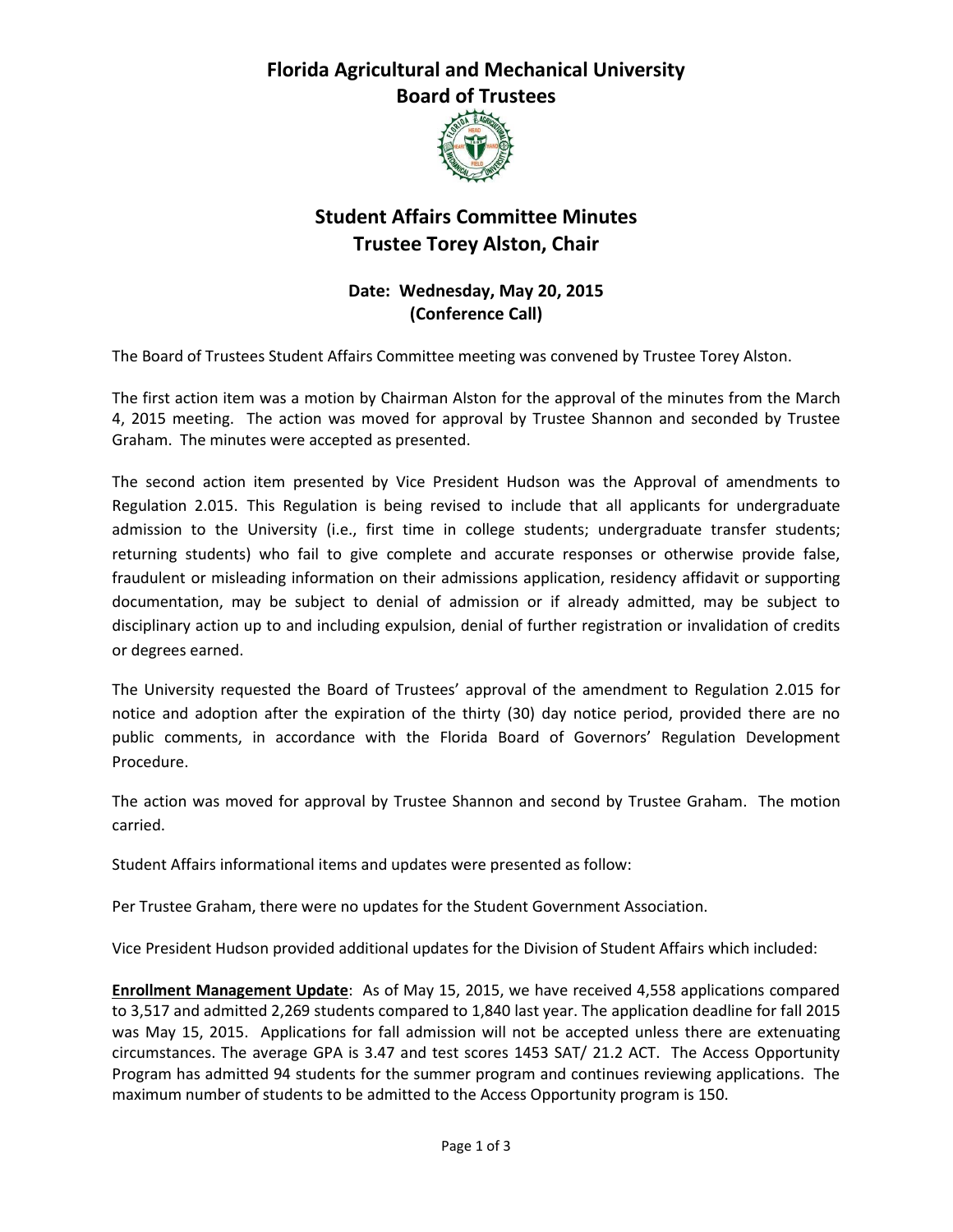# **Florida Agricultural and Mechanical University Board of Trustees**



### **Financial Aid Update:**

To Date: Total Disbursements for 2014-2015 **\$132 million.** The supporting documents submitted to the BOT lists the amounts for grants, loans, work study. Dr. Hudson also covered the number of students with Satisfactory Academic Progress and the award packaging comparison to the previous year. Trustee Grable requested information concerning summer financial aid disbursement. V.P. Hudson provided the requested information via email to the committee.

### **LGBTQA (Lesbian Gay Bisexual, Questioning, Allies) Committee:**

The committee has not met in several months, but has been engaged in the following activities:

- Safe Zone Training;
- Student Organization SPECTRUM: The student organization continues to be active. Two faculty/staff persons and 4 students attended Emerging Leaders Day at the White House on March 25, 2015;
- $\bullet$  Held a second "Rainbow Roundtable," on March 18<sup>th</sup>. Students in attendance agreed to host "iMusical Showcase" on April 22;
- Two students in Political Science with a concentration in Public Administration are working to establish the LGBTQA Resource Center;
- One master's level student in Social Work will be working to facilitate Safe Zone trainings and developing recommendations and content for the university's web site that addresses information for current and prospective LGBTQA students, faculty and staff.

### **Anti-hazing/Ombudsman Report:**

Bryan Smith, Assistant to the Vice President for Student Affairs, provided updates regarding anti-hazing and activities of the Ombudsman office. There were various questions and discussions regarding trends and types of organizations reporting incidents, reporting frequencies, and utilization of the online module compared to person-to-person reporting. Mr. Smith agreed to provide quarterly reporting to identify types of reported incidents to the Ombudsman and time lines for reporting of hazing incidents/investigations.

### **Dress Standards**:

Vice President Hudson made a brief reference to the FAMU BOT's April, 2012 approval of Dress Standards for the University. Vice President Hudson iterated that this update was for informational purposes only for new/incoming BOT members. He further indicated that no reports of violations regarding the dress standards have been reported by faculty or staff to the Dean of Students Office.